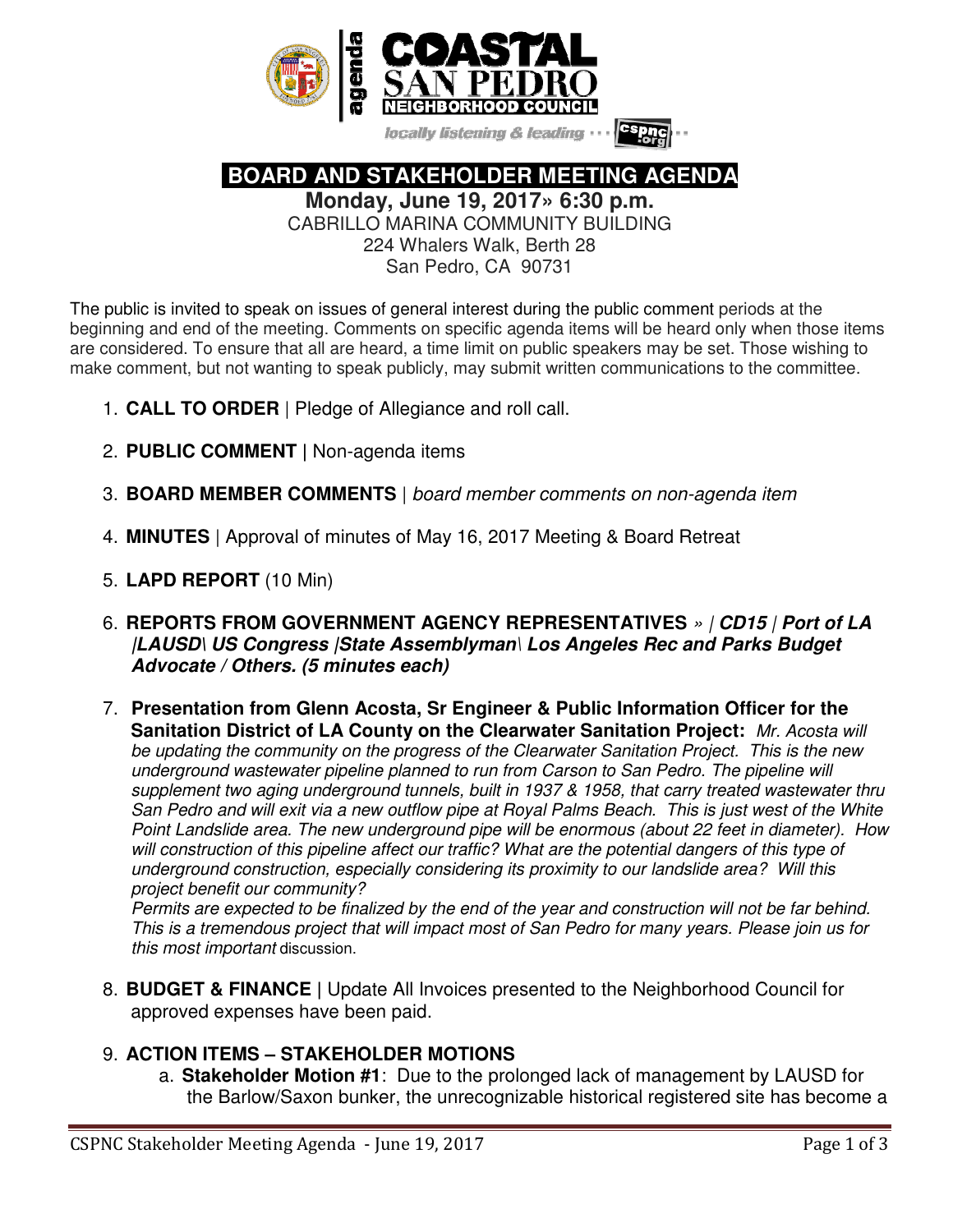gang/graffiti hang out area littered with hundreds of used aerosol spray cans laying on the ground from all the so called artwork. The fence is cut as soon as it is repaired for continued access/trespassing by unauthorized people. The new Gaffey Street pool will be opened soon for the summer, and will have many young people walking and being driven by the site to go to the new pool facility. Therefore, the Coastal San Pedro Neighborhood Council moves that Councilman Joe Buscaino of Council District 15 support and direct the transfer of responsibility for the Barlow/Saxon bunker from LAUSD to the Ft. MacArthur Military Museum, and that all necessary funds to restore the site to the comparative condition of the Osgood-Farley bunker be made available now by LAUSD to the Ft. MacArthur Military Museum.

- b. **Stakeholder Motion #2**: The Federal facility in front of historical Pt. Fermin Light house is inaccessible for any city department to remove the longstanding graffiti on buildings on site at this facility. The expletives defacing and other graffiti on these unused buildings is a blight to our most beautiful city park, and should be removed immediately. Therefore, the Coastal San Pedro Neighborhood Council moves that Councilman Joe Buscaino of Council District 15 support and direct the immediate access by Rec & Parks, and the city Anti-Graffiti department to maintain this area and the entire park on a daily basis to deter gangs from their daily dirty work.
- c. **Stakeholder Motion #3:** The Los Angeles Marine Exchange on Federal Land needs to be more attentive and responsible for the notification to the Los Angeles Police Department in reporting continued activity not in the best interests of the general public surrounding their facility, mainly in the very parking lot adjacent to their facility. The use of drugs, alcohol, sex, litter, noise has been a long standing issue that goes unreported, even in daylight. Therefore, the Coastal San Pedro Neighborhood Council moves that Councilman Joe Buscaino of Council District 15 support and direct this immediate notification to the Marine Exchange, and that the Councilman request the LAPD to patrol the guest parking area at the Marine Exchange on a daily and nightly basis. (And/or gate the area).

## d. **Stakeholder Motion #4:**

Whereas, DOT has been adding stop signs and traffic signals along Gaffey Street north of 22<sup>nd</sup> Street, it has done nothing to slow down traffic between 25<sup>th</sup> Street and Gaffey Street south to Shepard Street – Paseo Del Mar with the exception of the new signal on 32<sup>nd</sup> Street/Osgood Farley Road. This area is much more dangerous with hills, blind undulations, valleys, and blind corners. This area is a favorite motorcycle and street car racing area for people day and night.

Whereas, the Gaffey Street Pool is opening soon this summer and there will be more pedestrian traffic by young people walking.

Therefore, the Coastal San Pedro Neighborhood Council moves that Councilman Joe Buscaino of Council District 15 support and direct DOT to install stop signs on Gaffey Street at  $36<sup>th</sup>$  adjacent to Levenworth Drive, a highly used access for the new pool and for other upper and lower reservation activities. Also to make the existing signal at Gaffey & 32<sup>nd</sup> Street-Osgood-Farley Road a flashing red light in order to increase safety at that location, in addition with a new pedestrian crosswalk for the new pool entrance at 33<sup>rd</sup> Street & Gaffey Street.